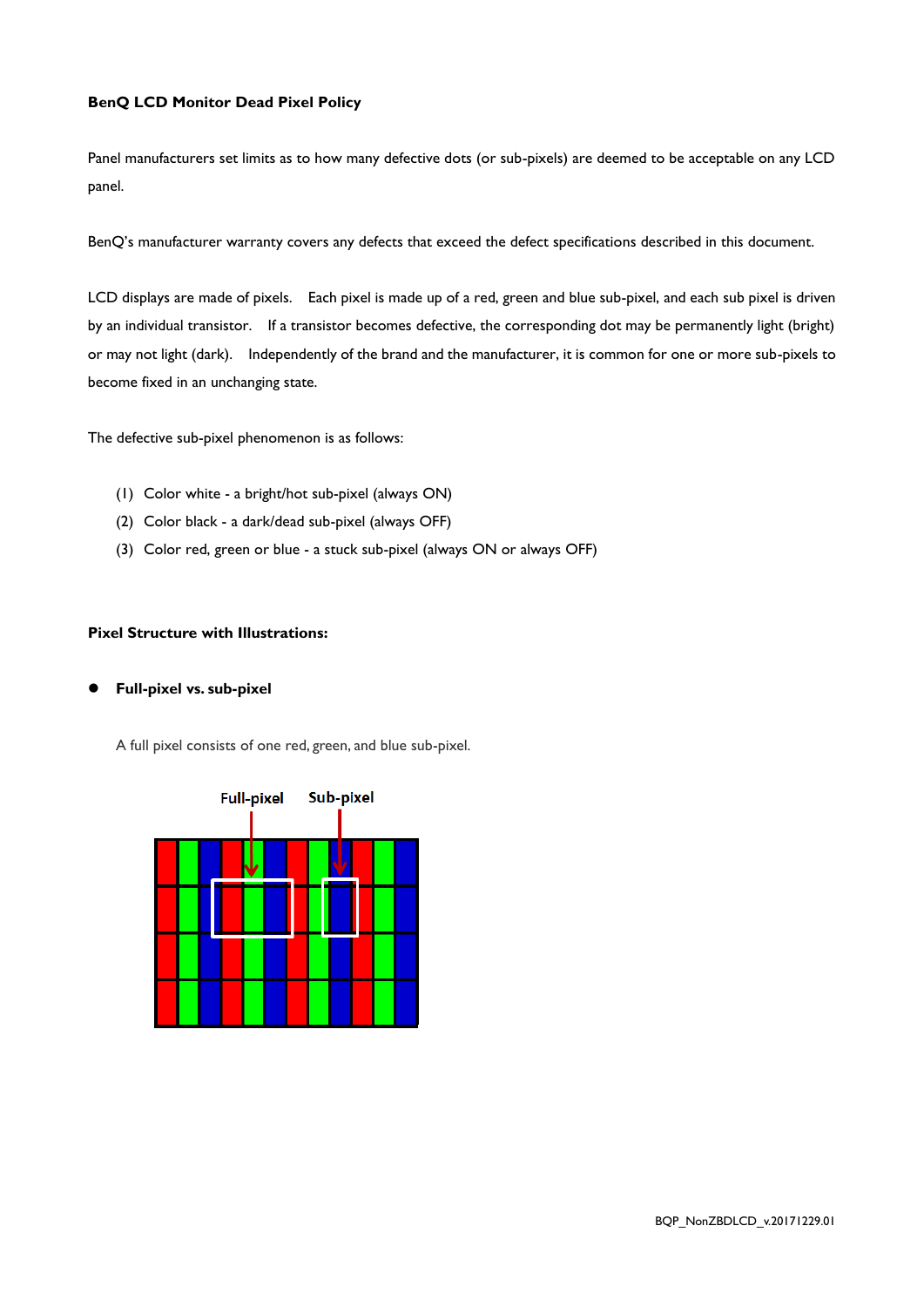# **Bright and Dark Sub-pixel**

A bright sub-pixel is one that is fully lit. In the following example the blue sub-pixel remains lit even when the surrounding sub-pixels are unlit.

Bright sub-pixel:



Dark sub-pixel - A sub-pixel that is always colored on a white background.



# **Criteria of a Sub-Pixel Defect**

| <b>Sub-Pixel Defect</b> | <b>Criteria</b> |                                                                                 |  |  |  |
|-------------------------|-----------------|---------------------------------------------------------------------------------|--|--|--|
| Definition of           |                 | A red, blue, and green sub-pixel that is always lit on a black background of an |  |  |  |
| Sub-Pixel Defect        |                 | LCD screen is deemed a bright sub-pixel.                                        |  |  |  |
|                         |                 | A pixel that is always dark or colored on a white background of an LCD          |  |  |  |
|                         |                 | screen is deemed a dark pixel. Dark sub-pixels are not covered by this policy.  |  |  |  |
| <b>Usage Conditions</b> |                 | Ambient illuminance is more than 200 lux (or typical office environment)        |  |  |  |
|                         |                 | Viewing distance is more than 35 cm                                             |  |  |  |